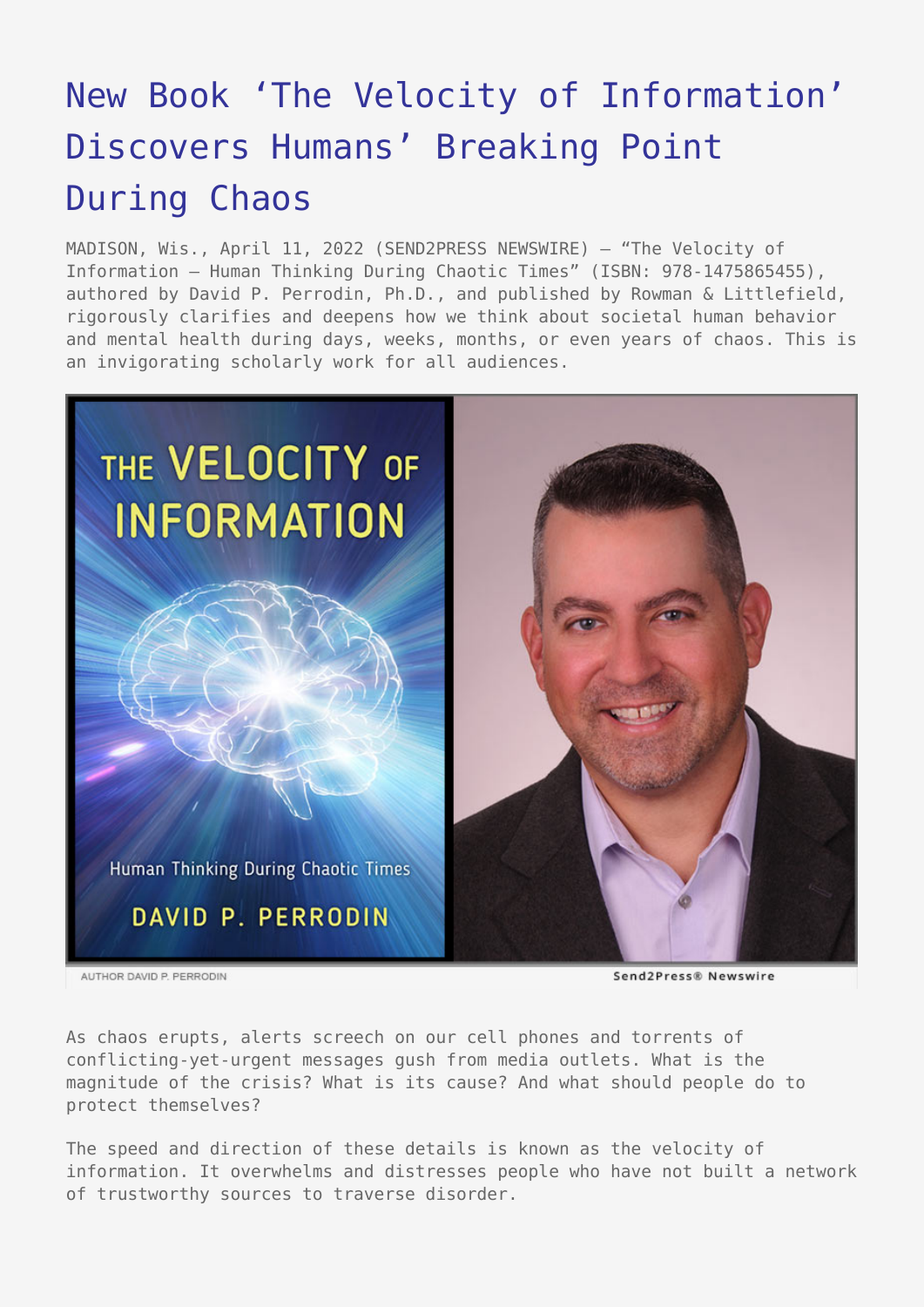"'The Velocity of Information' offers understanding to manage chaos and our complex reactions to crisis situations influenced by bias and propaganda," explains Dr. Perrodin. "Recognizing indicators to judge the severity of an incident, understanding human predispositions, and joining a member check network to gauge real-time observations from people in your network provide direction to respond to the reality of a situation with impartiality, thus improving outcomes."

This book also provides a novel framework, incorporating photos and custom figures, for discerning chaos based on duration, location, and complexity. Understanding how human cognitive limitations affect individual and group human behavior during different stages of chaos allows readers to use the tools in this book to avoid hysteria and optimize responses to emergency events.

Utilizing several in-depth personal interviews and explorations of historical and contemporary events, "The Velocity of Information" provides a functional and realistic roadmap with specific, actionable guidance on how to navigate chaos.

James David Dickson, reporter, The Detroit News, says, "David P. Perrodin's 'Velocity of Information' will empower its readers. Drawing on current events, history, interviews, and scholarship, Velocity of Information is an education in the way people react and adapt to change in this fast-spinning world. Never has it been more important to sift facts and stories for truth and meaning. The path forward is lit by Dr. Perrodin's assemblage of homesteaders and Special Forces fighters, of crab boaters, jewel thieves and Nail Men. There are teachable moments on every page."

**Link to Publisher:**

## [https://rowman.com/ISBN/9781475865455/The-Velocity-of-Information-Human-Think](https://rowman.com/ISBN/9781475865455/The-Velocity-of-Information-Human-Thinking-During-Chaotic-Times) [ing-During-Chaotic-Times](https://rowman.com/ISBN/9781475865455/The-Velocity-of-Information-Human-Thinking-During-Chaotic-Times)

## **About the Author:**

David P. Perrodin, Ph.D., is an author, researcher, professor, and host of "The Safety Doc" podcast. Dr. Perrodin is a speech-language pathologist specializing in psycholinguistics. He has presented on PBS and written and directed a film about school safety with Pulitzer Prize winner David Obst. Dr. Perrodin is the author of the book School of Errors: Rethinking School Safety in America. He can be found at [https://safetyphd.com/.](https://safetyphd.com/)

## **MULTIMEDIA:**

VIDEO (YouTube):<https://youtu.be/LKMEjx4oqME>

\*PHOTO LINK for media: <https://www.Send2Press.com/300dpi/22-0411-s2p-velocity-300dpi.jpg>

\*Caption: Book jacket for "The Velocity of Information – Human Thinking During Chaotic Times" (ISBN: 978-1475865455), authored by David P. Perrodin,